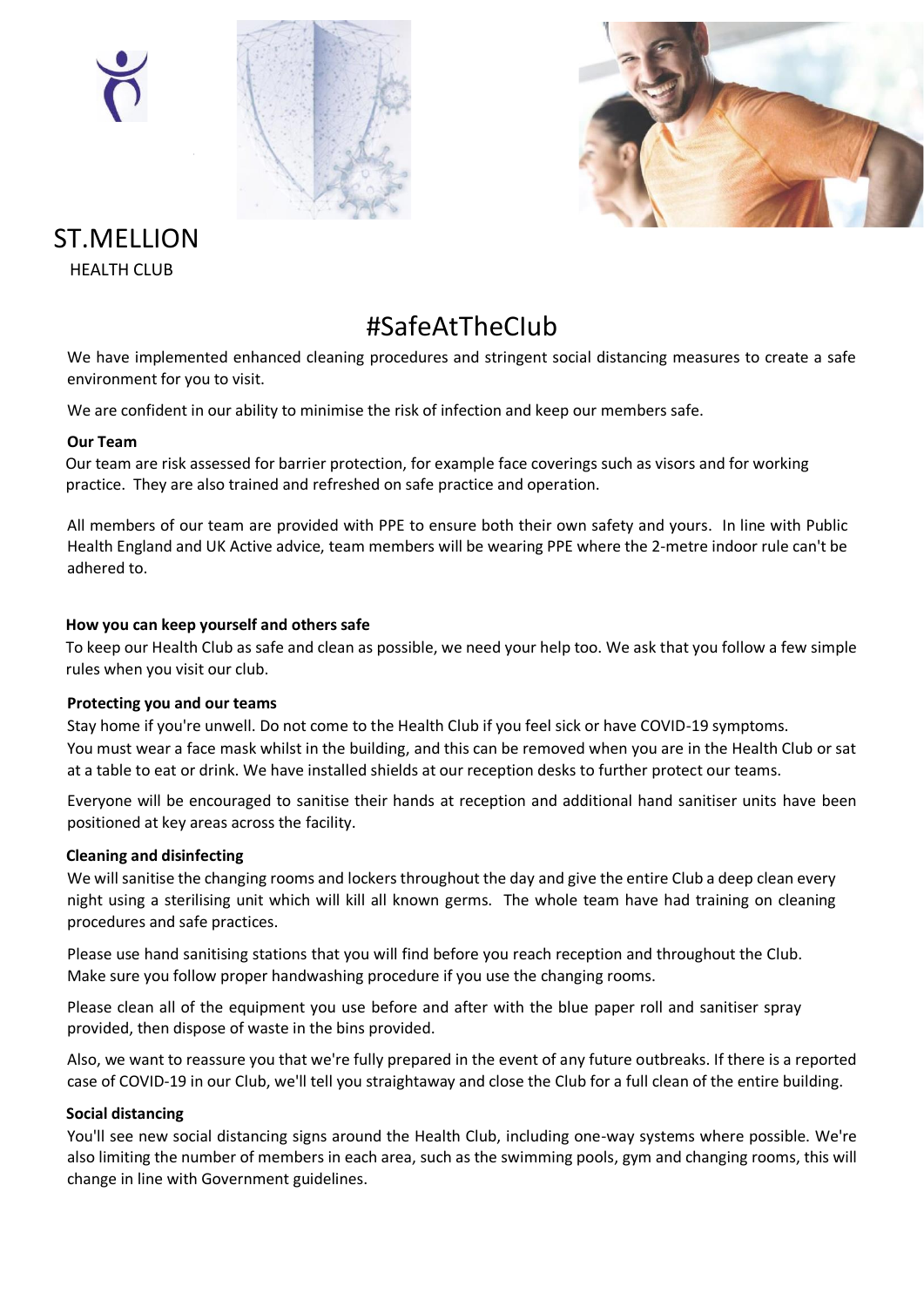





### ST.MELLION

HEALTH CLUB

Please follow the social distancing signs. Keep to the one-way system and try to stay at least 2 metres from others as much as possible. Social distancing signage includes floor markers indicating where to stand, posters displaying capacity in each area and where possible, directional signs showing one-way systems.

Limits on numbers. To avoid overcrowding, we will limit how many people are allowed in the Club at one time. It's important that you check in at Club Reception, so that we can keep track of numbers and ensure all of your details are up to date.

CV Area – 15 / Free Weights Area – 8 / Functional Training Area - 4

#### **Limited services and facilities**

Our spa pool, sauna & steam room will be closed. Unfortunately, for the present, showers, towels and hair driers will be unavailable.

#### **Use of the facilities**

To ensure that everyone has the opportunity to get back to the Health Club and use the facilities again, we will need to implement the following:

We're asking members to spend no longer than one hour within the Health Club so that everyone can use the facility. This policy will be reviewed on a regular basis and you'll be informed if we're able to relax this. It is not advisable to wear a mask whilst exercising.

#### **Booking**

We will be operating a booking system for all activities and it will be for a one-hour slot per person per day. All activities must be pre-booked and this can only be done by telephone.

Please note that if you turn up without a booking you will be refused entry.

#### **Tennis courts**

These must also be booked and this can only be done by telephone

- Bring your own full water bottle as the water fountains aren't in use
- Lockers will not be available as these will only be available for people attending Aqua Classes or that are swimming, so please think about how much you're bringing with you
- No mats available, so please bring your own
- Personal belongings no bags are allowed poolside or in the gym/studio
- Bring your bank card, as we can't accept cash if you want to buy anything
- Check-in at reception, try to arrive no more than 5 minutes early and follow the social distancing rules while you're waiting
- When your session is over, please leave the Club promptly, the team need sufficient time to sanitise for the next session.

#### Hand washing

How much do we really know about the right way to wash our hands? First, let's look at a few common beliefs about hand hygiene and separate fact from fiction.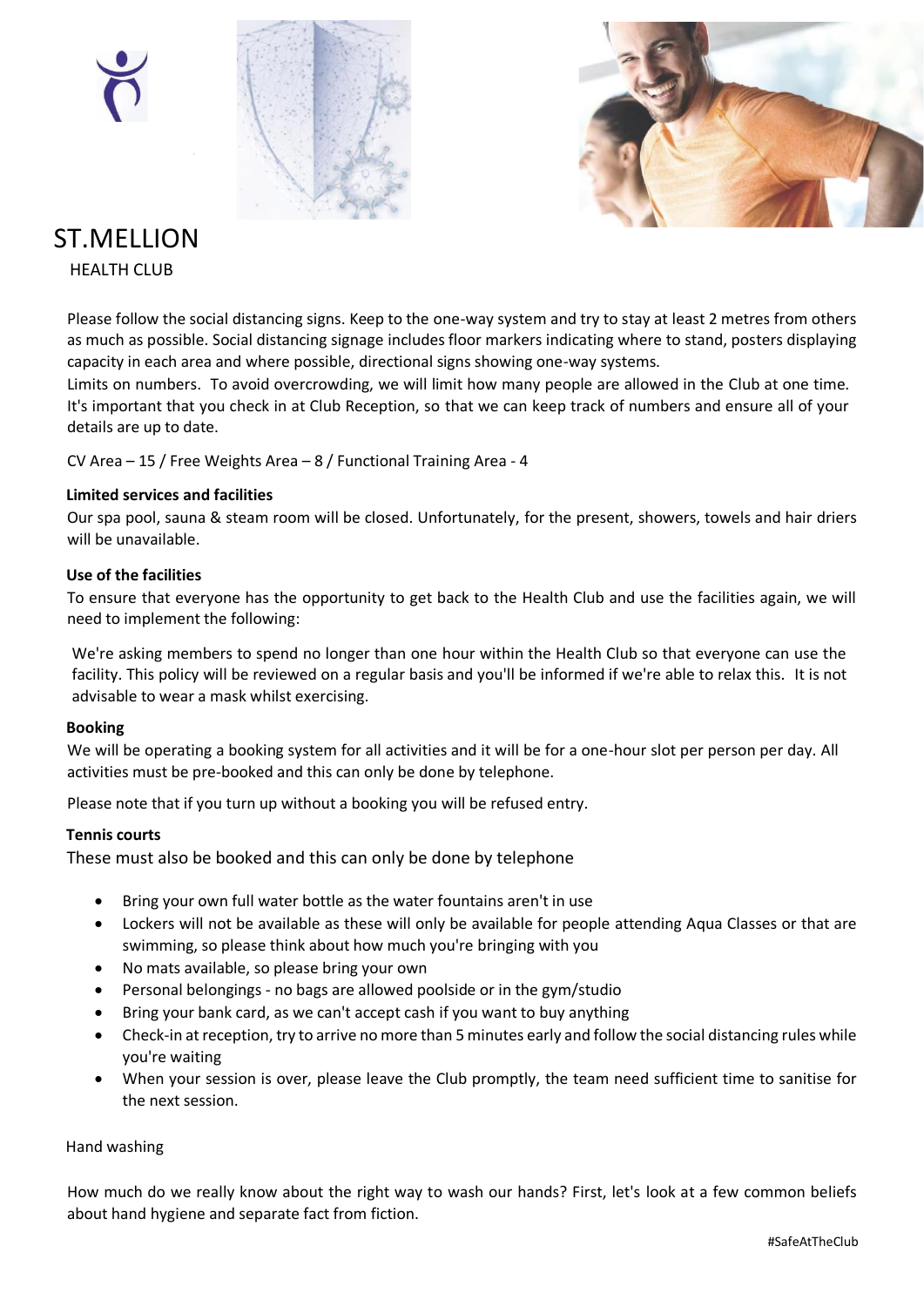





# ST.MELLION

HEALTH CLUB

Proper handwashing

1 . Most germs and infections are spread by touch and risks can be reduced by washing your hands

TRUE: It is estimated that approximately 80% of infections are spread by touch: you can have germs on your hands after coughing and sneezing or visiting the toilet.

Germs can also be found on places such as door handles, escalator rails, handrails etc. It is therefore important to wash your hands after coughing, sneezing or visiting the toilet but also before eating or putting your hands in your mouth - eg. having a sweet.

2. Washing your hands regularly and properly is the single most effective way to remove bugs and reduce the risk of infection

TRUE: The single most important thing we can do to protect ourselves and others from getting or spreading an infection through contact (viral or bacterial) is to clean our hands in the right way and at the right time - either by washing with warm water and soap or using a sanitiser such as an alcohol hand rub. Ideally, a combination of both.

3. You should always use antibacterial soap

FALSE: Normal soap is a perfectly effective means of breaking up and removing bacteria from your hands, and anti-bacterial agents generally have little effect on virus. There is no advantage to using antibacterial soap in virus infections.

4. Letting your hands air dry is better than using a paper towel

FALSE: Damp or moist hands are 1000x more likely to spread bacteria than dry hands and so it is important that you dry your hands thoroughly after washing them.

Many people move away from hand dryers before their hands are properly dry. Paper towels are not only good at drying your hands but also removing any dampness in which bugs grow.

5. Hand sanitisers are not as good as soap and water.

FALSE: Alcohol-based hand sanitisers are what we would describe as the 'gold standard' when it comes to hand washing in a mobile or busy environment. The ideal remains to combine this with proper hand-washing, as soon as you have access to those facilities.

How to wash your hands correctly

Here's a simple six-point checklist to follow when washing your hands. The whole process should take about 60 seconds.

- 1 . Wet your hands with water, warm or cold
- 2. Lather them with enough soap to cover both hands
- 3. Rub your hands palm to palm, then with fingers interlaced, then with the backs of your fingers in your opposite palms
- 4. Rotate your thumbs in your clasped palms, then rotate your fingertips into your opposite palms